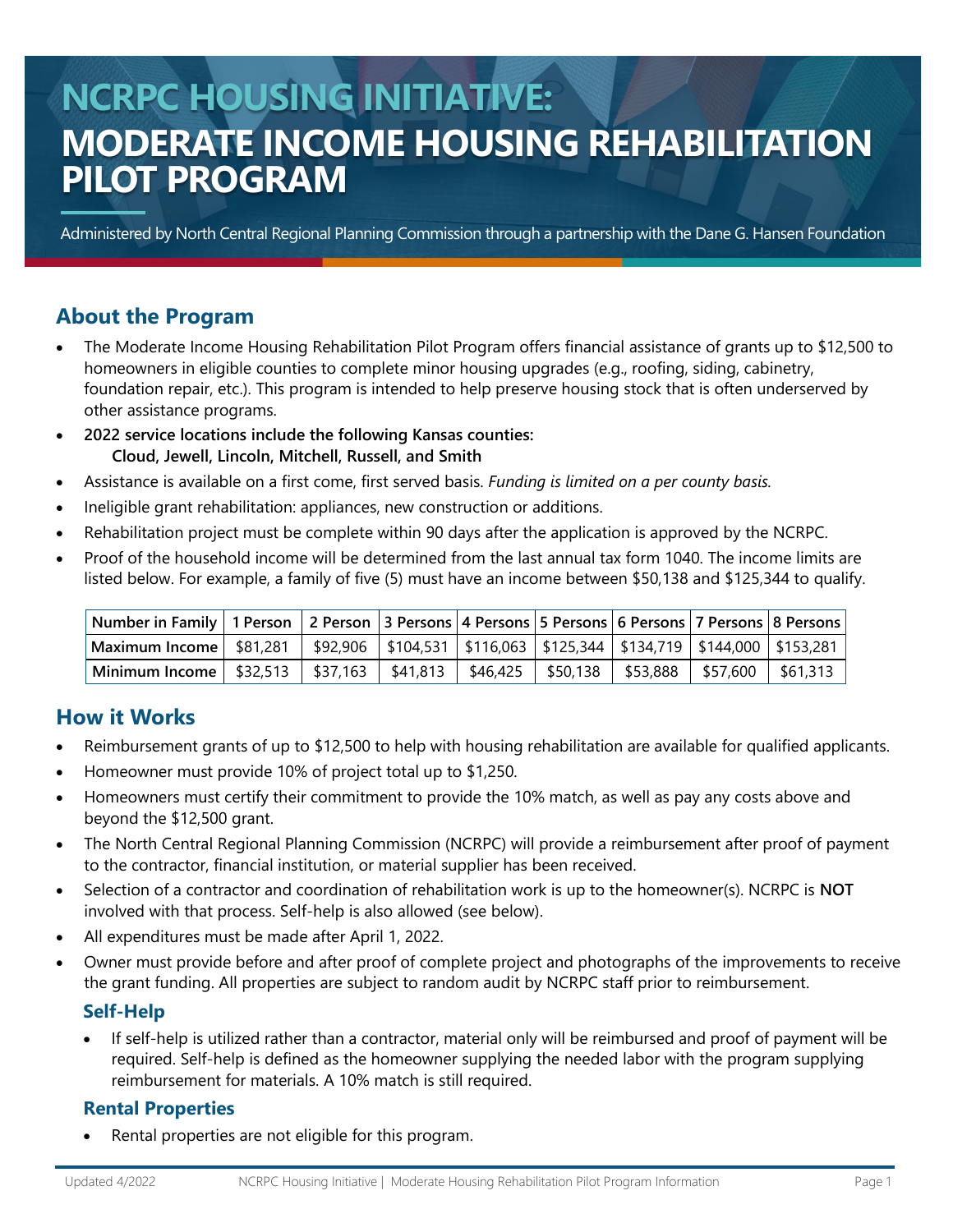# **NCRPC HOUSING INITIATIVE:**

## **Application for Moderate Income Housing Rehabilitation Pilot**

Administered by North Central Regional Planning Commission through a partnership with the Dane G. Hansen Foundation

### **To apply, please submit or complete the following:** *(To reserve funds)*

 $\vert \ \vert$  Completed application (Page 4) **Note: This will reserve funds. Within 10 business days, the additional documentation listed below needs to be received to retain reserved slot.** 

#### **Additional documentation needed:** *(Within 10 business days to retain reserved slot)*

**No application will be considered complete without the following documents:**

| Signed Application Certifications (Page 5) Including Confirmation of Receipt of Required Materials<br>acknowledging receipt of the following brochures:<br>"Consumers Guide to Radon Reduction" |
|-------------------------------------------------------------------------------------------------------------------------------------------------------------------------------------------------|
| "Protect Your Family From Lead In Your Home"<br>"The Lead-Safe Certified Guide To Renovate"                                                                                                     |
| Proof of household income for all occupant(s) age 18 & older.<br>Copy of Form 1040, U.S. Individual Income Tax Return(s), for the most recent tax year (excluding schedules)                    |
| Verification of property ownership<br>Deed must be registered at the Register of Deeds Office in property owner(s) name.                                                                        |
| Verification of most recent paid real estate taxes<br>البوار فالمواط ومعاود ومطووعها وبالملحوظ ومسوا ويستويه وسيمته والمستوم البياري والمعاريات فالمراسات والمعار                               |

Need receipt of 1st half or full payment of property taxes paid in December and/or May. Note: This can be obtained from the County Treasurer's Office.

"Before" photo of project. Please note a final "after" picture of the project will be required for reimbursement.

Please note that submitting the above items in the checklist is required to process your application. Further documentation (i.e. proof of payment to the contractor, financial institution, or material supplier) for the project completion will be obtained at a later date for reimbursement.

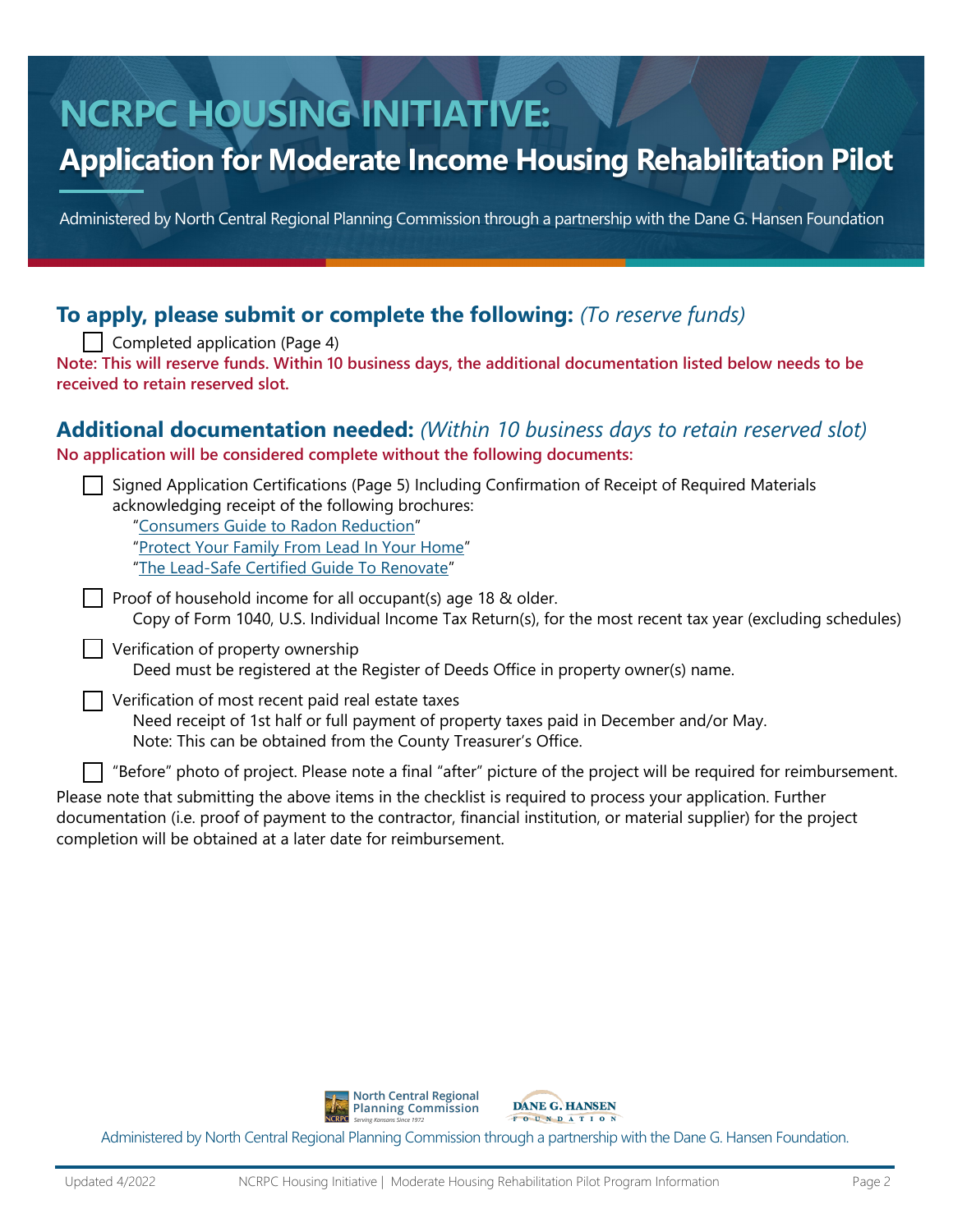# **NCRPC HOUSING INITIATIVE:**

## **Application for Moderate Income Housing Rehabilitation Pilot**

Administered by North Central Regional Planning Commission through a partnership with the Dane G. Hansen Foundation

### **Additional services available**

The NCRPC has housing inspectors on staff who are licensed or certified to provide a variety of inspection services, including Radon Testing and Lead Based Paint Risk Assessments. Should you have interest in these services, more information is available at <https://www.ncrpc.org/services/housing/> or by contacting NCRPC Housing Director Keegan Bailey at 785-738-2218.

### **Please submit the completed application and documents to:**

NCRPC PO Box 565 Beloit, KS 67420 **Fax:** 785-738-2185 **Email:** housing@ncrpc.org

#### **For questions, contact:**

North Central Regional Planning Commission (NCRPC) Keegan Bailey, Housing Director **Email:** housing@ncrpc.org **Phone:** 785-738-2218

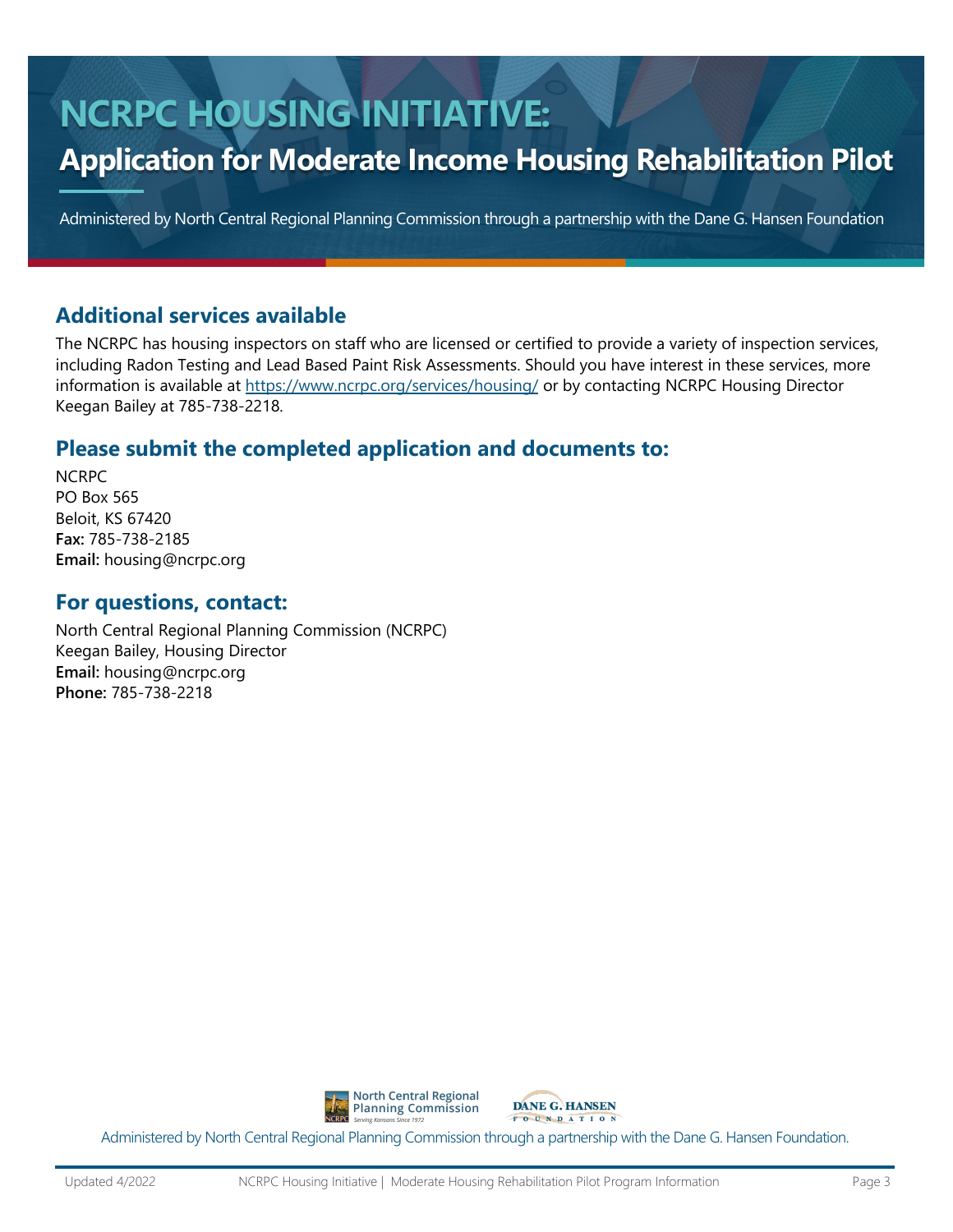## **NCRPC HOUSING INITIATIVE:**

### **Application for Moderate Income Housing Rehabilitation Pilot Program**

| Office Use Only:          | Application Number ______________                               | Date Received _______________________ |               |
|---------------------------|-----------------------------------------------------------------|---------------------------------------|---------------|
| <b>Property Owner(s):</b> |                                                                 |                                       |               |
| Applicant:                |                                                                 |                                       |               |
|                           | <b>First and Last Name</b>                                      | <b>Social Security Number</b>         | Date of Birth |
|                           | Co-Applicant: ___________________<br><b>First and Last Name</b> | <b>Social Security Number</b>         | Date of Birth |
|                           |                                                                 |                                       |               |
|                           | <b>Address</b>                                                  | City                                  | Zip<br>County |
| <b>Mailing Address:</b>   |                                                                 |                                       |               |
| (If different)            | <b>Address</b>                                                  | City                                  | Zip<br>State  |
| <b>Phone Number:</b>      |                                                                 |                                       |               |
|                           | Main Phone                                                      | <b>Alternate Phone</b>                |               |
| <b>Email Address:</b>     |                                                                 |                                       |               |

**HOUSEHOLD COMPOSITION** (list the head of your household and all members who live in your home)

|   | Full Name                                                                                                                                                                             | Age          |                     |
|---|---------------------------------------------------------------------------------------------------------------------------------------------------------------------------------------|--------------|---------------------|
| 1 |                                                                                                                                                                                       |              |                     |
| 2 |                                                                                                                                                                                       |              |                     |
| 3 |                                                                                                                                                                                       |              |                     |
| 4 |                                                                                                                                                                                       |              |                     |
| 5 |                                                                                                                                                                                       |              |                     |
| 6 |                                                                                                                                                                                       |              |                     |
| 7 |                                                                                                                                                                                       |              |                     |
| 8 |                                                                                                                                                                                       |              |                     |
|   | 1. Fair market value of your home (from latest County appraisal) \$<br>2. Year house built: __________<br>3. Will you require a loan to pay the contractor to do the work? $\Box$ Yes |              | <b>No</b>           |
|   | If yes, please provide contact information below:                                                                                                                                     |              |                     |
|   | <b>Bank Name</b>                                                                                                                                                                      | Loan Officer | <b>Phone Number</b> |
|   | 4. List upgrades that are planned with these funds:                                                                                                                                   |              |                     |
|   |                                                                                                                                                                                       |              |                     |
|   |                                                                                                                                                                                       |              |                     |
|   | 5. Estimated total project cost: \$                                                                                                                                                   |              |                     |
|   |                                                                                                                                                                                       |              |                     |